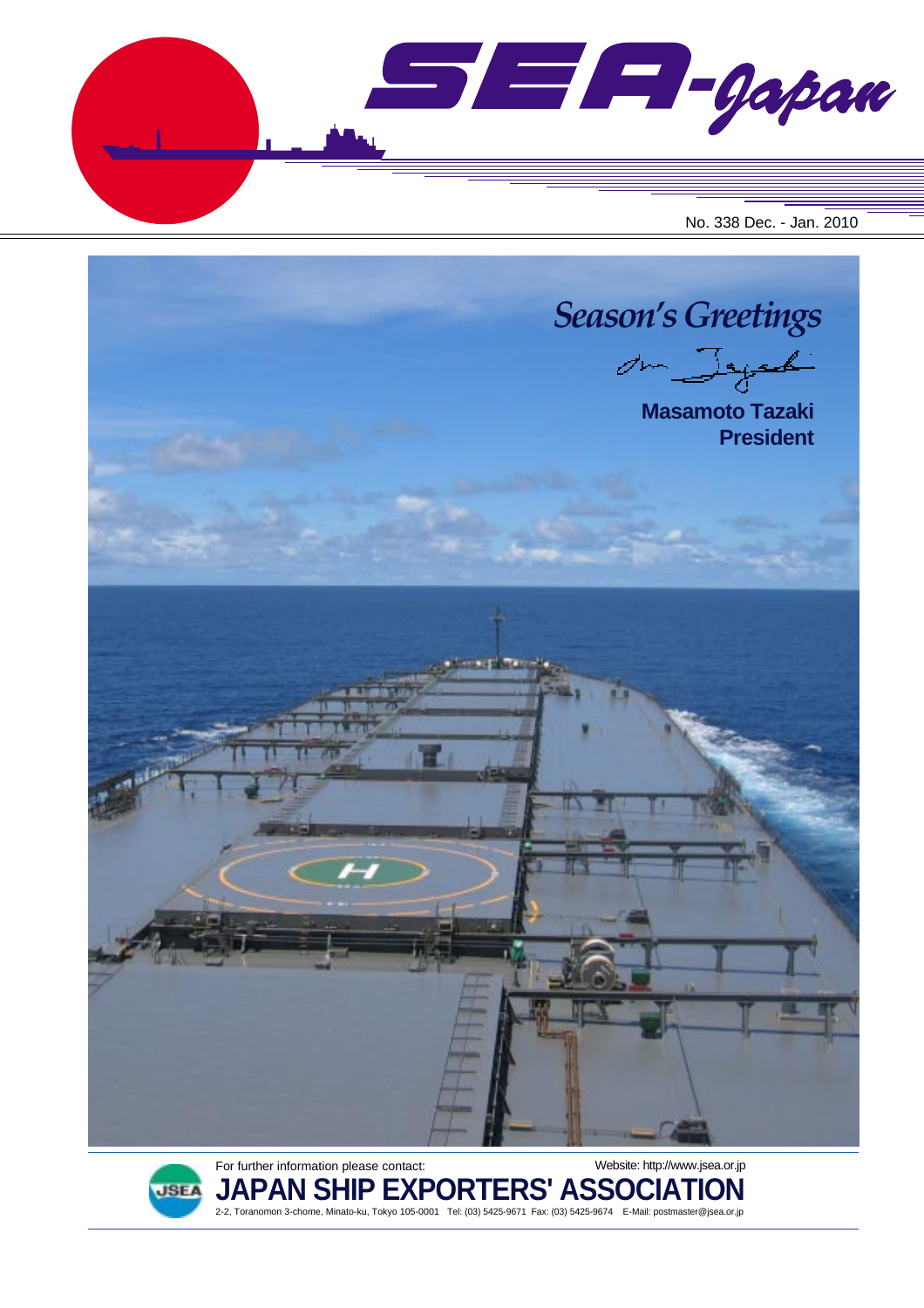# Namura completes Malaccamax-type VLCC ATLANTIC PIONEER



Namura Shipbuilding Co., Ltd. delivered the ATLANTIC PIONEER, a 302,303 DWT double hull type VLCC, to Primo Shipping S.A. at its Imari Shipyard & Works on Oct. 1, 2009.

The ATLANTIC PIONEER is the first Malaccamax type VLCC built by Namura, which has the maximized deadweight at the assigned summer load draught to pass through the Strait of Malacca.

The vessel can navigate at a speed of over 15.5 knots at the assigned summer load draught due to adoption of the low-resistance hull form and the Namura flow Control Fin (NCF). These characteristics contribute to improved propulsion performance and lower fuel oil consumption. The superior cargo loading capacity can be maintained at the shallow draught condition in the Far East and the Persian Gulf trade.

The vessel has five center and five pairs of wing cargo oil tanks, one pair of slop tanks, and six pairs of water ballast tanks, all of which are arranged in double-hull and double-bottom structures. The vapor emission

control system is installed as an environmentally friendly device.

The engine room machinery is automated based on the M0 concept, and the main engine is the MITSUI MAN-B&W 7S80MC-C (Mark 8) type. The electric generating plant consists of one turbo generator, two main diesel generators, and one emergency generator. The steam generating plant consists of one auxiliary boiler and one exhaust gas economizer.

Special attention is given to safety, environmental protection, and reduction of labor and operation costs, and compliance with the recent international regulations. E.g., an air type stern tube-sealing device is applied to prevent marine oil pollution, and the central fresh water cooling system is applied to the main engine and auxiliary machinery for easy maintenance.

| Principal Particulars |                             |
|-----------------------|-----------------------------|
| Length, o.a.:         | 333.00m                     |
| Length, b.p.:         | 324.00m                     |
| Breadth, mld.:        | 60.00m                      |
| Depth, mld.:          | 29.00 <sub>m</sub>          |
| Draught, mld.:        | 20.60 <sub>m</sub>          |
| DWT/GT:               | 302,303t/159,943            |
|                       | Main engine: MITSUI MAN-B&W |

7S80MC-C (Mark 8) diesel x 1 unit MCR: 27.160kW x 74.0rpm Speed, service: 15.50kt (at assigned summer load draught) Complement: 33

| $\overline{\phantom{a}}$<br>۰. |
|--------------------------------|
|                                |

#### **To our readers**

Classification:

- Please notify us of any change in address by letter, telefax, or E-mail together with the old mailing label to ensure you continue to receive SEA-Japan.
- We welcome your comments about SEA-Japan. Please address all correspondence to the Japan Ship Exporters' Association (JSEA), or the Japan Ship Centre (JETRO) in London.
- Address (Tokyo): 2-2, Toranomon 3-chome, Minato-ku, Tokyo 105-0001 / Tel: (03) 5425- 9671 Fax: (03) 5425-9674 E-mail: postmaster@jsea.or.jp
- Address (London): 2nd Floor, 6 Lloyd's Avenue, London EC3N 3AX, UK / Tel: +44 (0) 20 7680 9456 / Fax: +44 (0) 20 7680 9416

E-mail: info@jsc.org.uk URL: http://www.jsc.org.uk Portalsite: maritimejapan.com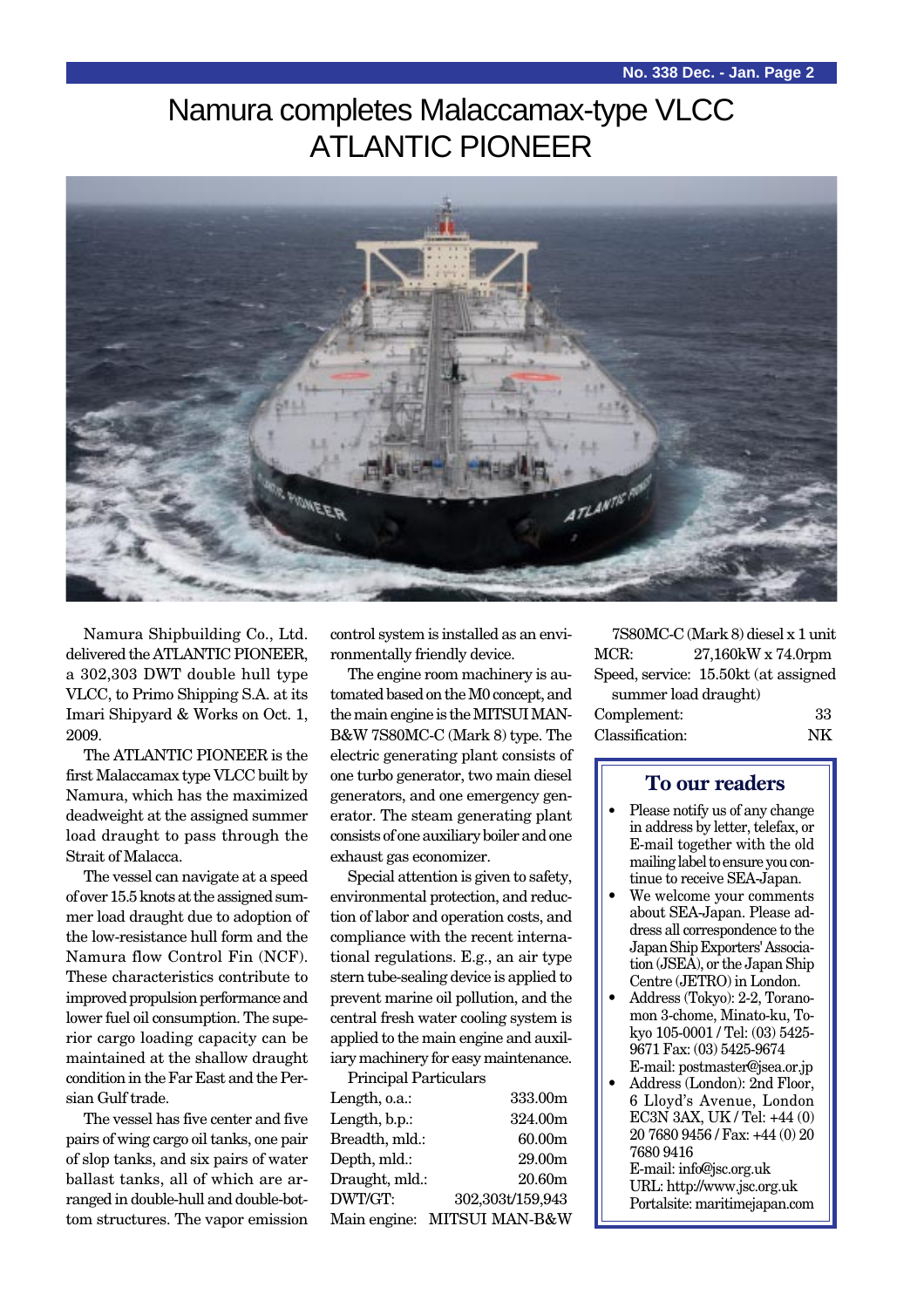# MHI develops new generation MOSS type LNG Carrier

Mitsubishi Heavy Industries, Ltd. (MHI) has developed a new generation MOSS type LNG carrier nicknamed SAYAENDO (literally means "peas in a pod") LNGC, which has obtained AIP (Approval in Principal) from DNV, LR, and NK.

In contrast to the conventional MOSS type LNGC, SAYAENDO LNGC has a continuous tank cover in place of the conventional independent ones for the spherical aluminum alloy tanks. This innovative feature contributes to reducing the hull steel weight by about 10%, improved fuel consumption, higher terminal compatibility, and less maintenance.

The structural design is more effective than the conventional LNGC since the tank cover is utilized as the ship's longitudinal strength member. This structural optimization enables



the SAYAENDO LNGC to be more compact and use steel materials effectively.

SAYAENDO LNGC can also attain higher compatibility with LNG terminals in the world through its compact dimensions and better maintainability because the flying passage supporting structures can be eliminated.

Furthermore, SAYAENDO LNGC has realized reduction of fuel consumption by more than 20% in combination with the higher efficiency propulsion system called "MHI UST (Ultra Steam Turbine)" compared with the conventional steam turbine plant. Therefore, the SAYAENDO LNGC is a more environmentally friendly LNGC design.

#### Summary of

SAYAENDO 165LNGC

 $L(o.a.) \times B \times D \times dd/ds: abt. 290m$ x 50.4m x 23.0m x 11.5m/12.5m Cargo tanks capacity: abt. 165,000m3 Main engine: Mitsubishi UST x 1 set Designed ship speed: abt. 19.5kt

### SSK completes CSR and PSPC applied Capesize bulker, ALEXANDRA P

Sasebo Heavy Industries Co., Ltd. (SSK) has completed the 181,255DWT Capesize bulk carrier, ALEXANDRA P, for Auckland Trading Co. of Liberia. The vessel is the first 180,000 DWT class bulk carrier developed by SSK, to which the Common Structural Rule (CSR) and Performance Standard for Protective Coatings (PSPC) were first applied in Japan.

The deadweight of the ALEXANDRA P is maximized as Capesize bulk carrier of this class, which meets the requirements of the Dunkerque port. For economical ship navigation, the vessel applies an energy-saving combination of the hull form, SS-Fin, low-speed engine, and low-revolution large-diameter propeller. Many windows are provided for all sides of the wheelhouse to give a wider field of vision to the crew.

| Principal particulars |         | DWT/GT:                |
|-----------------------|---------|------------------------|
| Length, o.a.:         | 292.00m | Main engine: B&        |
| Length, b.p.:         | 283.00m | x 1 unit               |
| Breadth, mld.:        | 45.00m  | Speed, service:        |
| Depth, mld.:          |         | 24.70m Complement:     |
| Draught, mld.:        |         | 16.50m Classification: |
|                       |         |                        |

| DWT/GT:         | 181,255MT/93,385                 |
|-----------------|----------------------------------|
|                 | Main engine: B&W 6S70MC-C diesel |
| x 1 unit        |                                  |
| Speed, service: | 15.3 <sub>kt</sub>               |
| Complement:     | 25                               |
| Classification: | ABS                              |

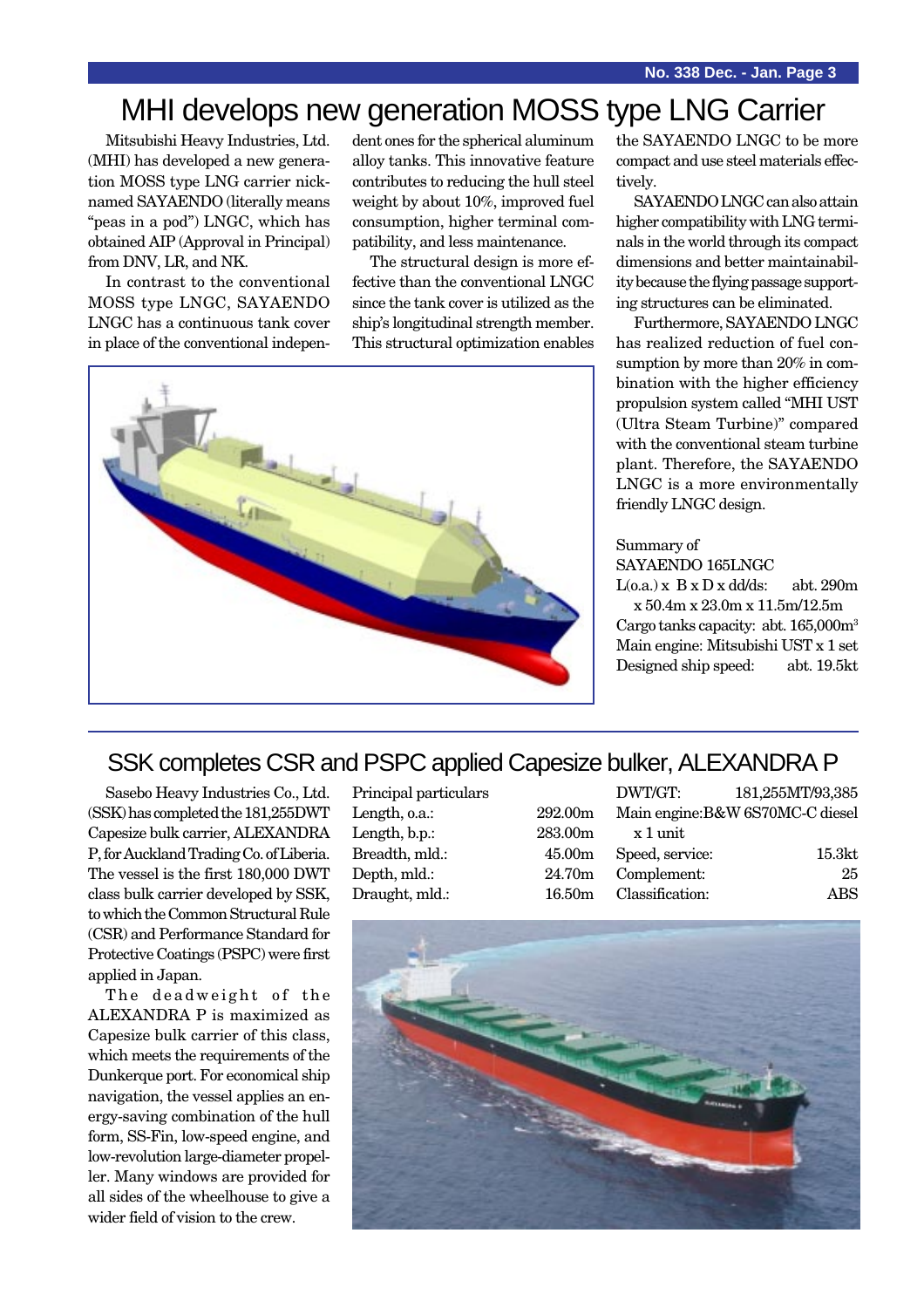### Imabari completes PCC BRASILIA HIGHWAY

Imabari Shipbuilding Co., Ltd. completed the pure car carrier, BRASILIA HIGHWAY (HN:1503) at its Marugame Headquarters for Kawasaki Kisen Kaisha, Ltd. The vessel is designed with the carrying capacity of 6,237 cars based on the standard passenger car (RT43), and can carry recreation vehicles, land cruisers, trucks, dump trucks, etc.

The general arrangement of the vessel consists of four cargo holds and 11 car decks, and a garage is provided on the upper accommodation deck aft part. Two of the 12 car decks (Nos. 6 and 8 car decks) provided for the carrier are liftable to accommodate tall vehicles or small vehicles efficiently.

These decks are operated upward and downward by a panel lift car (SWL 32t). The No. 5 deck is a roll-on/ off deck (drive-through access) with two rampways, one of which is a flap type arranged center of the starboard side (SWL 20t), and the other is a folding type arranged aft part of the starboard side (SWL 150t).

The center ramp can move vertically between the Nos. 4 and 5 car decks according to tidal conditions. Actuating devises for opening and closing of the external ramps are the inverter system except cleating. Both fixed and movable type ramps are installed and arranged suitably to lead the vehicles to designated loading deck. The movable ramps are driven by hydraulic cylinders.



The fire-fighting system uses high expandable foam fire extinguishers for cargo holds and the engine room. This is the environmentally friendly type without discharging  $CO<sub>2</sub>$  gas. Extinguishing foam uses freshwater. Therefore, it is harmless for the cars.

The main engine is the UE marine diesel engine, model 8UEC60LSII of the inflow scavenging exhaust turbocharged, two-stroke, and single acting crosshead type. For remote control, the vessel satisfies the notation M0 of the Class NK.

Onboard electricity demand is supplied by three diesel generators, which are controlled by an automatic starting and/or stopping apparatus, synchronizing apparatus and power/frequency control device. Safe ship operation is ensured with advanced

| navigation systems including ECDIS            |  |  |
|-----------------------------------------------|--|--|
| and Course recorder.                          |  |  |
| Principal particulars                         |  |  |
| $L$ (o.a.) x $L$ (b.p.) x $B$ x $D$ (accommo- |  |  |
| dation deck) x d:<br>199.97m x                |  |  |
| 192.00m x 32.26m x 34.48m x                   |  |  |
| 10.00 <sub>m</sub>                            |  |  |
| DWT/GT:<br>18,793t/59,440                     |  |  |
| Car carrying capacity: 6,237 units            |  |  |
| (RT43)                                        |  |  |
| Main engine: Kobe Diesel-MITSUB-              |  |  |
| ISHI 8UEC60LSII diesel x 1 unit               |  |  |
| MCR:<br>13,260kW x 100rpm                     |  |  |
| 11,270kW x 94.7rpm (85%)<br>NCR:              |  |  |
| MCR)                                          |  |  |
| Speed, service:<br>20.0kt                     |  |  |
| Classification: NK, NS* (Vehicles Car-        |  |  |
| rier) and MNS*, M0                            |  |  |
| Complement:<br>31                             |  |  |
| Completion:<br>Aug. 20, 2009                  |  |  |

MHI completes 78,500m<sup>3</sup> type LPG Carrier YUYO SPIRITS

Mitsubishi Heavy Industries, Ltd. (MHI) completed construction of the YUYO SPIRITS (HN: 2240), an LPG carrier with a tank capacity of 78,903m3 , and delivered the vessel to Gas Spirits Shipping S.A. at the Nagasaki Shipyard & Machinery Works

on Aug. 31, 2009. The vessel is the MHI's 36th 78,000m3 class LPGC.

The vessel is designed as a straight LPG carrier to carry propane and butane. The sophisticated hull form, optimum design of propeller and Mitsubishi-Reaction fin achieves high propul-



sive performance with less vibration.

Main dimensions and cargo equipment are designed considering compatibility with worldwide terminals. Considering various shore facilities, a booster cargo pump and cargo heater/ vaporizer are equipped.

Principal Particulars

| $L$ (o.a.) x $L$ (b.p.) x $B$ x $D$ x d (sum- |  |                   |
|-----------------------------------------------|--|-------------------|
| mer): 230.0m x 219.0m x 36.6m x               |  |                   |
| 20.80m x 10.795m                              |  |                   |
| Gross tonnage:                                |  | 45,966            |
| Cargo tank capacity:                          |  | $78,903m^3$       |
| Main engine:                                  |  | Mitsubishi        |
| 7UEC60LSII diesel x 1 unit                    |  |                   |
| Output:                                       |  | 12,360kW x 100rpm |
| Speed, service:                               |  | 16.7kt            |
| Classification:                               |  | NK                |
|                                               |  |                   |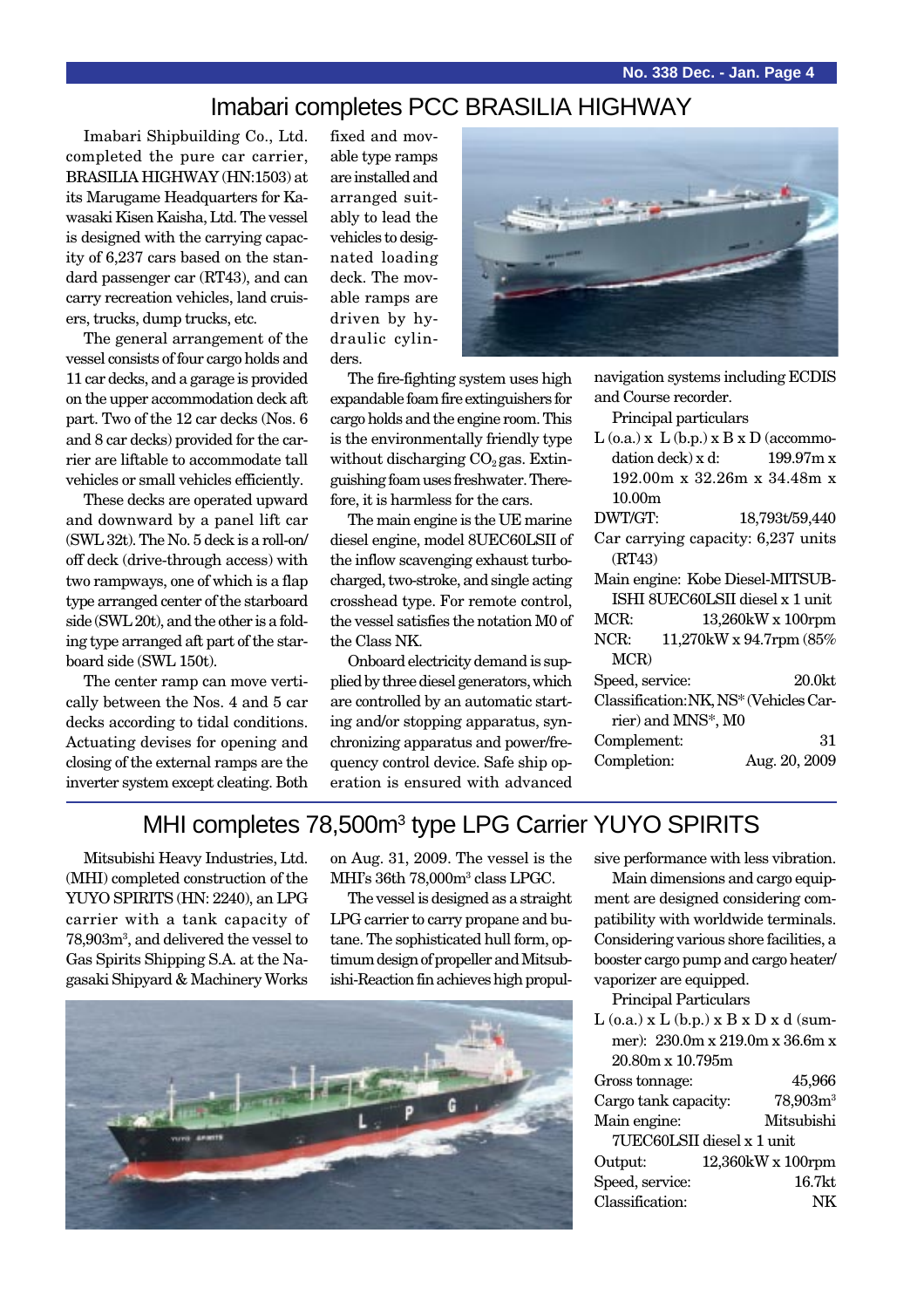### MES completes NORD PROGRESS, 56,000DWT type bulk carrier

Mitsui Engineering & Shipbuilding Co., Ltd. (MES) completed and delivered a 56,000DWT type bulk carrier NORD PROGRESS (HN: 1782) at the Chiba Works on Sept. 16, 2009 to NORDEN Shipping (Singapore) Pte. Ltd., Singapore.

The vessel is a Handymax type bulk carrier of 56,000DWT with a huge cargo hold capacity of over 70,000m3 . This series is widely called "Mitsui's 56" and is highly appreciated in the market. More than 150 vessels of this series have been ordered from MES. The vessel is designed in accordance with IACS Common Structural Rules. As a result, structural safety and operational flexibility are improved. The vessel is provided with good manageable size of 56,000DWT at the summer draft, accessible length and draft for main ports worldwide, and low fuel consumption boosted by good propulsive performance.

The vessel has five cargo holds and four deck cranes for handling cargo. To load various types of cargo, the vessel has adequate strength of the tank top of cargo holds that allows efficient handling of cargoes. The size of hatch opening is the largest for this type in terms of both length and width. Each cargo hold has a sufficient clear length to load long pipes. The cargo holds are



well strengthened to load heavy cargoes such as hot coils, etc. Outfitting arrangement on the upper deck and the strength of hatch covers are well designed for packaged lumber cargoes.

The main engine is the MITSUI-MAN B&W 6S50MC-C diesel, which is a light, compact, and high output engine complying with MARPOL NO<sub>x</sub> restrictions for exhaust gas. The power margin provides a high degree of flexibility (at normal service output = 75% maximum continuous output) and the lowest fuel oil consumption will be realized by optimum matching at normal service output.

Ballast water can be changed during navigation for protection of the marine environment, and generator engines comply with MARPOL NO<sub>x</sub> restrictions for exhaust gas.

Principal particulars

| $L$ (o.a.) x $L$ (b.p.) x $B$ x $D$ x d: 189.99m |                               |  |
|--------------------------------------------------|-------------------------------|--|
|                                                  | x 182.00m x 32.25m x 18.10m x |  |
| 12.69m                                           |                               |  |
| DWT/GT:                                          | 56,119t/31,759                |  |
| Main engine:                                     | Mitsui-MAN B&W                |  |
|                                                  | 6S50MC-C diesel x 1 unit      |  |
| MCR:                                             | 9,070kW x 125.0rpm            |  |
| Speed, service:                                  | abt. 14.5kt                   |  |
| Complement:                                      | 26                            |  |
| Classification:                                  | NK                            |  |
| Delivery:                                        | Sept. 16, 2009                |  |
|                                                  |                               |  |

#### Universal completes 300,000 DWT Unimax ore carrier, COSCO ANSTEEL

The 300,000 DWT type ore carrier COSCO ANSTEEL was delivered to Sinobright Shipping Ltd. at the Ariake Shipyard of Universal Shipbuilding Corporation on Oct. 14, 2009. The COSCO ANSTEEL is the ninth vessel of the new design series of Unimax ore carrier, dedicated for transport of iron ore from Brazil to China.

Universal's Unimax Ore Carrier is

optimized to have the largest capacity of the 300,000 DWT class to enter major iron ore loading ports in Western Australia, while having a hull form most suitable for deep water ports in Brazil, the largest iron ore shipping country. Adequate hull strength is provided to be applicable to various loading and unloading ports, and every cargo hold is equipped

with the world's largest single panel hatch cover to facilitate cargo handling.

The energy saving devices of Surf bulb, SSD and Ax-bow developed by Universal dramatically improve propulsive efficiency, decreasing fuel consumption compared with the conventional large ore carrier.

Universal will respond flexibly and actively to the diversifying needs in transport of steel material, amidst expected future expansion in marine transport triggered by global increase in demand for iron ore.

Principal particulars :

| 327.0m                   |  |  |
|--------------------------|--|--|
| Breadth, mld.:<br>55.00m |  |  |
| 29.25m                   |  |  |
| 21.40 <sub>m</sub>       |  |  |
| 297,719t/150,971         |  |  |
| Hitachi MAN-B&W          |  |  |
| 6S80MC-C diesel x 1 unit |  |  |
| 14.5 <sub>kt</sub>       |  |  |
|                          |  |  |
|                          |  |  |